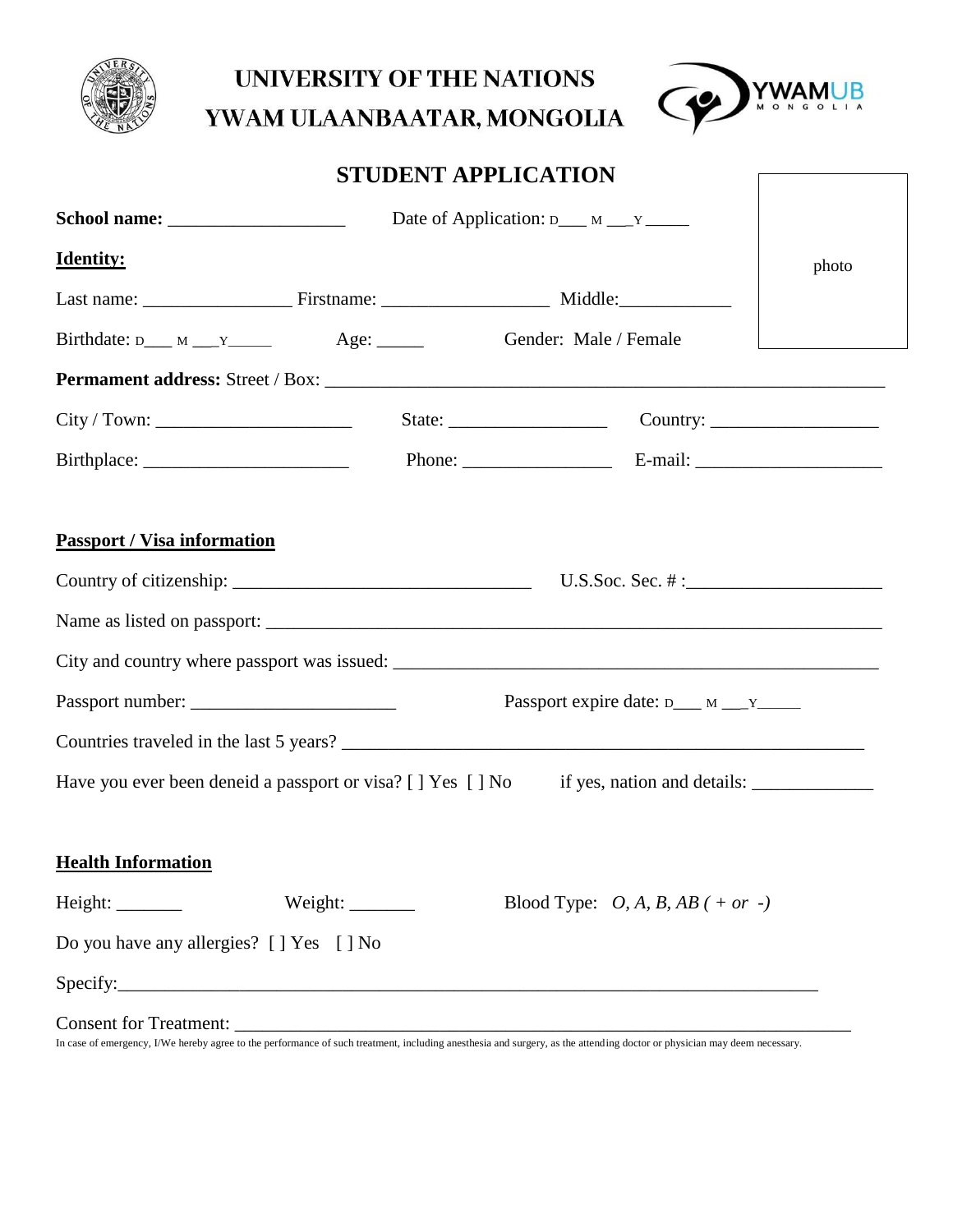

# **UNIVERSITY OF THE NATIONS**

YWAM ULAANBAATAR, MONGOLIA



#### **Marital status:**

| [ ] Single                                 | [ ] Engaged | [ ] Married   | [ ] Remarried | [] Widowed |
|--------------------------------------------|-------------|---------------|---------------|------------|
|                                            |             | Firstname:    |               | Middle:    |
| Birthdate: $D_{\text{max}} M_{\text{max}}$ |             |               |               |            |
| Will your spouse be accompanying you?      |             | $\vert$   Yes | No            |            |

#### **Children / Nany:**

| Last name First name | Birthdate | Gender | Foundation school<br>/Yes or No/ |
|----------------------|-----------|--------|----------------------------------|
|                      |           |        |                                  |
|                      |           |        |                                  |
|                      |           |        |                                  |
|                      |           |        |                                  |

#### **Emergency imformation**

| <b>Church information</b> |                                                                                        |                                                                                                                                                                                                                                                                                                                                                                                                              |
|---------------------------|----------------------------------------------------------------------------------------|--------------------------------------------------------------------------------------------------------------------------------------------------------------------------------------------------------------------------------------------------------------------------------------------------------------------------------------------------------------------------------------------------------------|
|                           |                                                                                        | Pastor: Denomination:                                                                                                                                                                                                                                                                                                                                                                                        |
|                           |                                                                                        |                                                                                                                                                                                                                                                                                                                                                                                                              |
|                           |                                                                                        | Phone: $\frac{1}{\sqrt{1-\frac{1}{2}}\sqrt{1-\frac{1}{2}}\sqrt{1-\frac{1}{2}}\sqrt{1-\frac{1}{2}}\sqrt{1-\frac{1}{2}}\sqrt{1-\frac{1}{2}}\sqrt{1-\frac{1}{2}}\sqrt{1-\frac{1}{2}}\sqrt{1-\frac{1}{2}}\sqrt{1-\frac{1}{2}}\sqrt{1-\frac{1}{2}}\sqrt{1-\frac{1}{2}}\sqrt{1-\frac{1}{2}}\sqrt{1-\frac{1}{2}}\sqrt{1-\frac{1}{2}}\sqrt{1-\frac{1}{2}}\sqrt{1-\frac{1}{2}}\sqrt{1-\frac{1}{2}}\sqrt{1-\frac{1}{2$ |
|                           | <b>Languages:</b> (Please identify and rate your English language proficiency below)   |                                                                                                                                                                                                                                                                                                                                                                                                              |
|                           |                                                                                        | [] 1-Elementary speaking [] 2-Limited word proficiency [] 3-Minimum professional proficiency                                                                                                                                                                                                                                                                                                                 |
|                           | [] 4-Full professional proficiency [] 5-Native speaking proficiency [] 6-Mother tongue |                                                                                                                                                                                                                                                                                                                                                                                                              |
|                           |                                                                                        |                                                                                                                                                                                                                                                                                                                                                                                                              |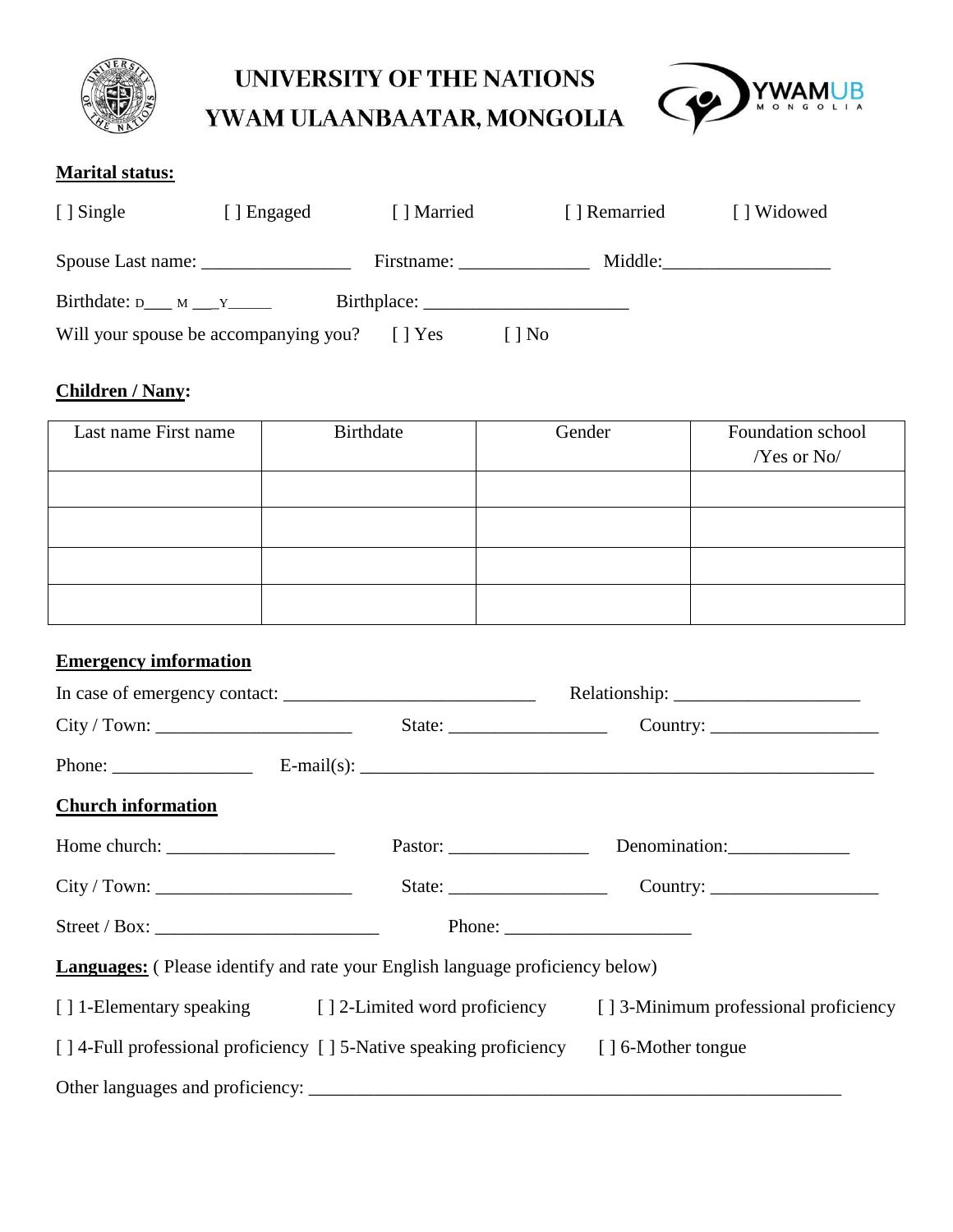

## UNIVERSITY OF THE NATIONS YWAM ULAANBAATAR, MONGOLIA



**Work experience:** /Please list all work experience for the last 5 years, starting with most recent /

| Position | Company | Supervisor | Dates |
|----------|---------|------------|-------|
|          |         |            |       |
|          |         |            |       |
|          |         |            |       |
|          |         |            |       |
|          |         |            |       |
|          |         |            |       |

#### **Education experience:** *(Grade school, Secondary/High school, Collage/University, Post graduate)*

| Institution | Location | Degree/Major | Dates |
|-------------|----------|--------------|-------|
|             |          |              |       |
|             |          |              |       |
|             |          |              |       |
|             |          |              |       |
|             |          |              |       |
|             |          |              |       |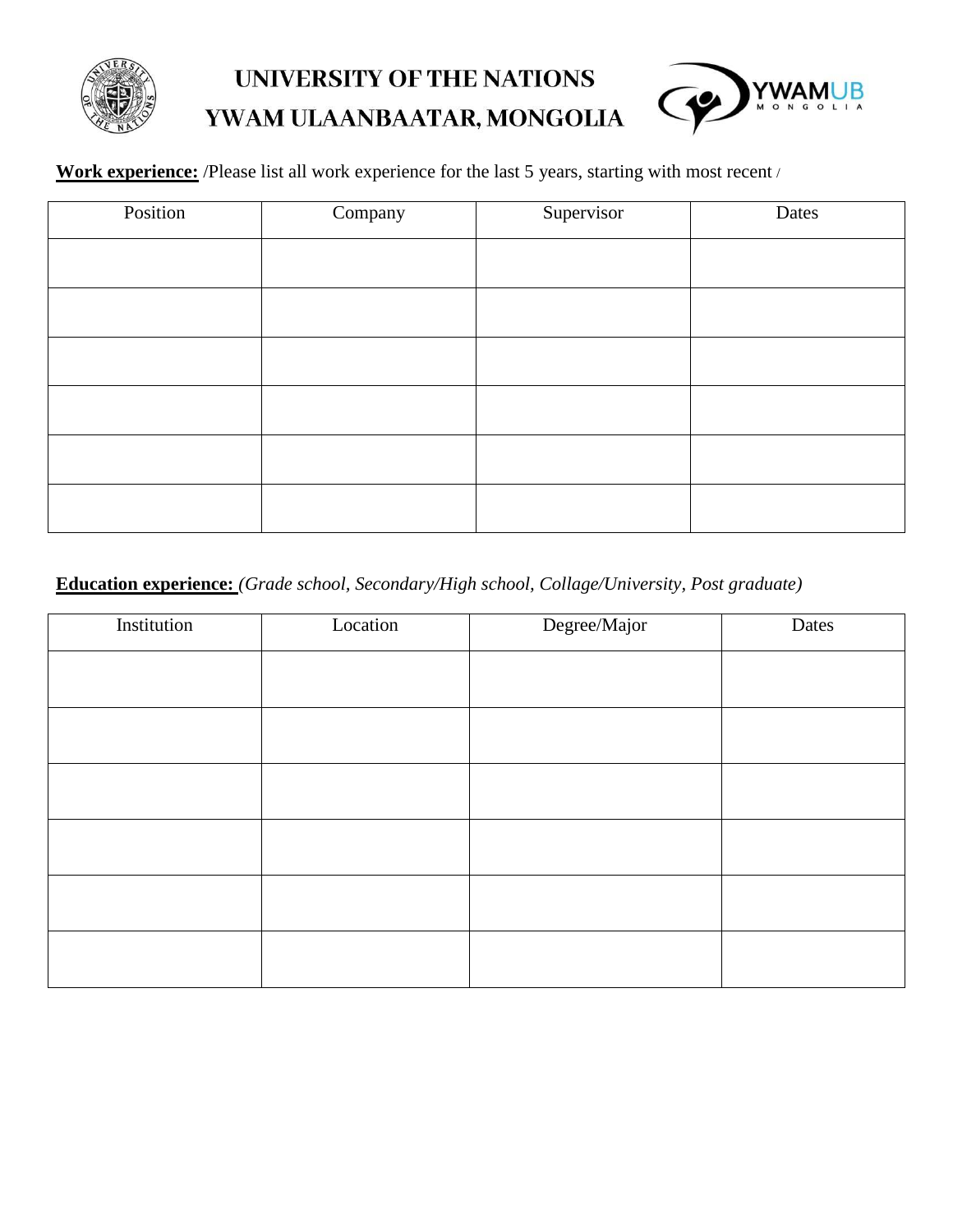

## **UNIVERSITY OF THE NATIONS** YWAM ULAANBAATAR, MONGOLIA



#### YWAM/UofN background: Have you previously attended a YWAM or U of N school? [ ] Yes [ ] No

| School | Location | Dates   |          |
|--------|----------|---------|----------|
|        |          | Lecture | Outreach |
|        |          |         |          |
|        |          |         |          |
|        |          |         |          |
|        |          |         |          |
|        |          |         |          |
|        |          |         |          |
|        |          |         |          |
|        |          |         |          |
|        |          |         |          |
|        |          |         |          |
|        |          |         |          |
|        |          |         |          |

#### **Skills and talent:**

| Occupational skills:     | Years experience: |  |
|--------------------------|-------------------|--|
|                          |                   |  |
| Musical or other talent: | Years experience: |  |

#### **Financial information:**

| Do you have your complete school fees? [] Yes  | l I No                  |
|------------------------------------------------|-------------------------|
| What amount do you have? \$                    | Amount still needed? \$ |
| From what source will still-needed funds come? |                         |